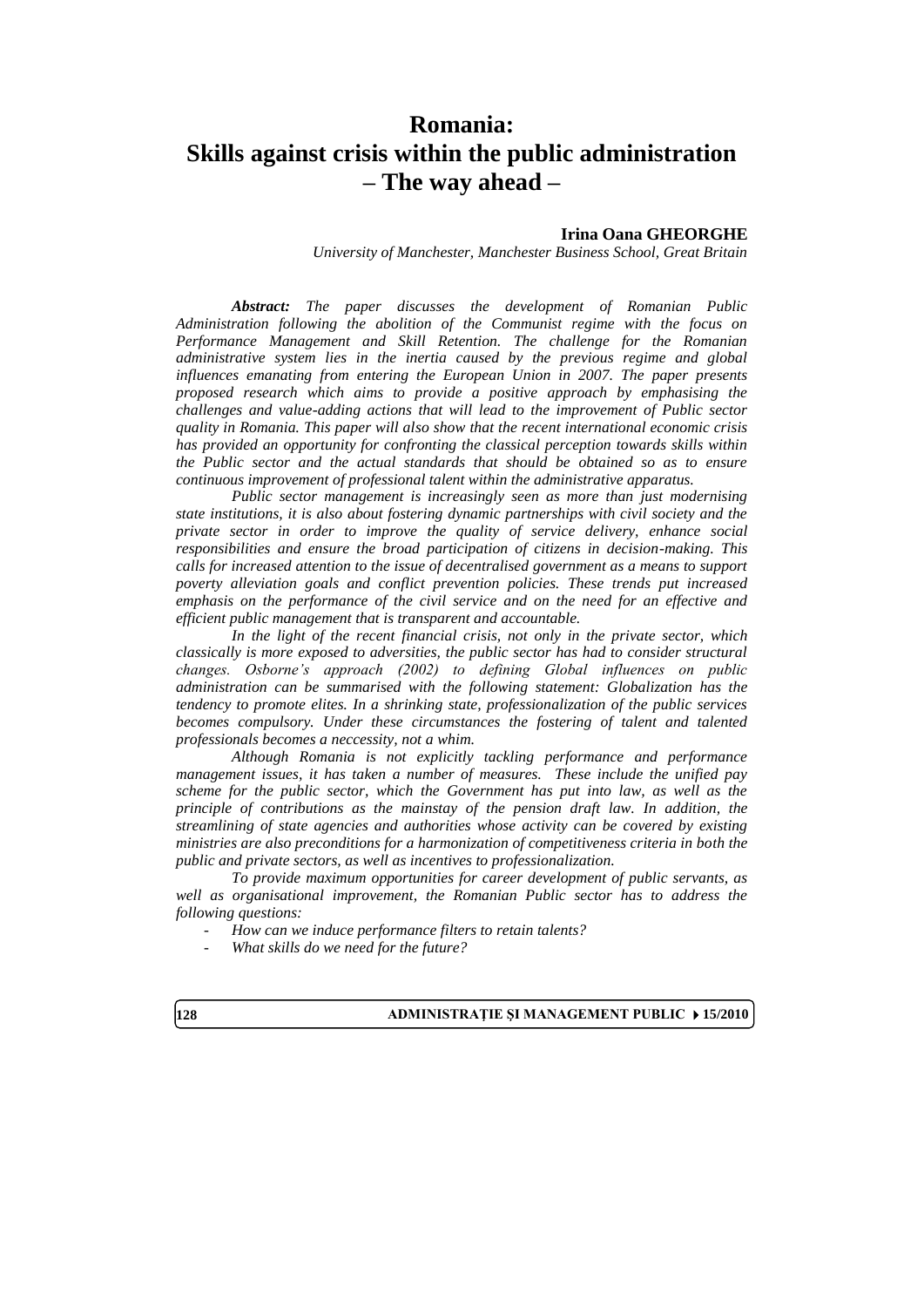- How can recruitment and training procedures be improved to ensure a quality *boost within public organisations?*
- What can the Public sector offer to professionals under conditions of economic *crisis?*
- *What kind of professionals do we need within our Public sector?*
- How can we use the Crisis to downsize redundant jobs within the public sector?

*The findings of the research, which come as an answer to the above stated questions, are based on the Researcher's personal observation (as a public servant in the Romanian public administration system) and primary data analysis (national strategies, statistics and legal provision analysis).*

*This is a crucial time to prevent professionals from leaving their countries, or if they leave, to guarantee that they return with relevant and useful knowledge for their homeland.*

*In times of crisis the system needs to show resilience, competitiveness, adaptability and creativity :*

- *resilience – in terms of a well tailored system, with the best professionals from a given critical mass*
- *competitiveness – the system needs to retain the best people and absorb existing professionals, no matter where their basic employment is within the public sector*
- *adaptability – the natural state of things is Change, no matter what the circumstances, but especially given the global context;*
- *creativity – even if public administration appears to be a barren, restricted environment, it doesn't mean it cannot adapt best practice from the Private sector in terms of externalizing workforce recruitment and talent cropping.*

*This research is innovative because it attempts to capture the advantages of a Global crisis in a well defined environment. The term "skills" comprises more notions than just professionalism and specialization, there is scope for a positive interpretation to mitigate against the effects of global economic crisis.*

#### *Keywords: Crisis, skills, professionalization*

It is commonly known that Romania is part of the post-Socialist Eastern Europe block, that in 2007 it has joined the European Union (E.U.) as a member with full rights, thus being acknowledged as a capable partner in deepening the European reforming processes related to both public and private sectors in the member States.

This paper will attempt to focus on the development of the Romanian reforms addressed to re-shaping the Public Administration in the light of the 'credit crunch", which obviously affects the International, European, and Local environment.

It is also known that Romania is considered yet a ,transitional' country according to Parsons (1995), even if one of the conditions for joining the E.U. was that of proving that the State was a developed one. Transition does not exclude development, but still greatly influences the internal processes. The Romanian transitional period started in the 90", when shifting from a dictatorial governance to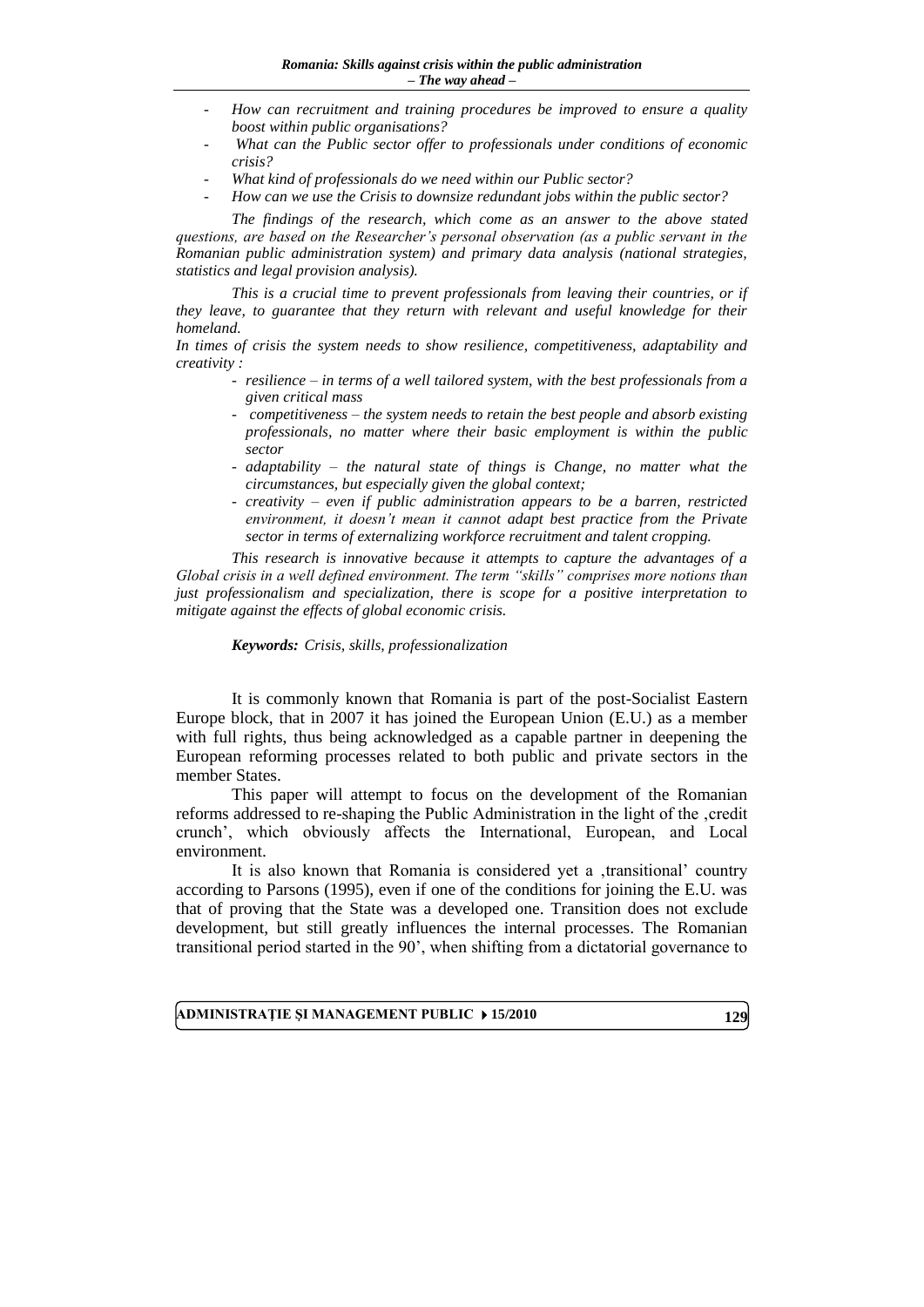a democratic one, in a very steep manner indicating that the change of a system is not possible unless a , revolution' occurs (Skockpol, 1994).

This paper represents an attempt to assess the future prospectives for the Romanian public administration in terms of professional performance.

The challenge for the Romanian administrative system lies in the inertia caused by the previous regime and global influences emanating from European Union accession in 2007.

Due to the ever changing nature of an open system such as the social one, as well as because of the recent political developments within the Cabinet, the findings of this paper are relevant more to a further deeper analysis of the topic rather than providing explicit answers at this time.

# **1. From workers to public servants**

During the Socialist regime, individuals were ,naturally' working for the public sector, since the private sector disappeared completely during the 70"s. In addition, so as to be able to work, one should be a member of the Communist Party. Non-members were usually shunned and pushed on the outskirts of society as "unreliable".

Even though professions were categorised and ranked, basically all individuals were part of a national unitary payment scheme in which little creativity was allowed, and little was done to encourage performance development. On one hand that kind of scheme offered an apparent stability for the employees. The path was quite simple: one started studying around the age of six, and later on was encouraged to go to university and then apply for a job. Jobs used to be guaranteed by the State, so the prospective of unemployment was virtually nonexistent. Continuity was ensured in terms of providing individuals with the perspective of a career, job security, and almost equal payment to all strata of workers. On the other hand, once an individual was hired, there weren't many opportunities for professional development, and training was provided only to those who chose to apply for either peripheral or low-skilled jobs.

Individuals were exposed to a deeply centralized and controlled work environment, while the labour market represented a monopoly of the Government, without receiving any external inputs, thus presenting no challenges either for the Government, or for the job seekers or employees.

The purpose for reminding the aspects described above is that of giving an account of where the change emerged from, and why after the Romanian Revolution in 1989 the public administration started changing face.

The principal aspect was that the public sector did not encourage individual performance, nor did it try to assess the best methods to be used so as to achieve performance.

After the Romanian Revolution in 1989, the situation presented itself as follows: in the early days of the transitional era" the civil service lacked in unity of vision and lacked in unity of organization.

It was only in 1999 that the government decided to statuate and regulate the framework of the Romanian civil service in the first attempt to provide a unitary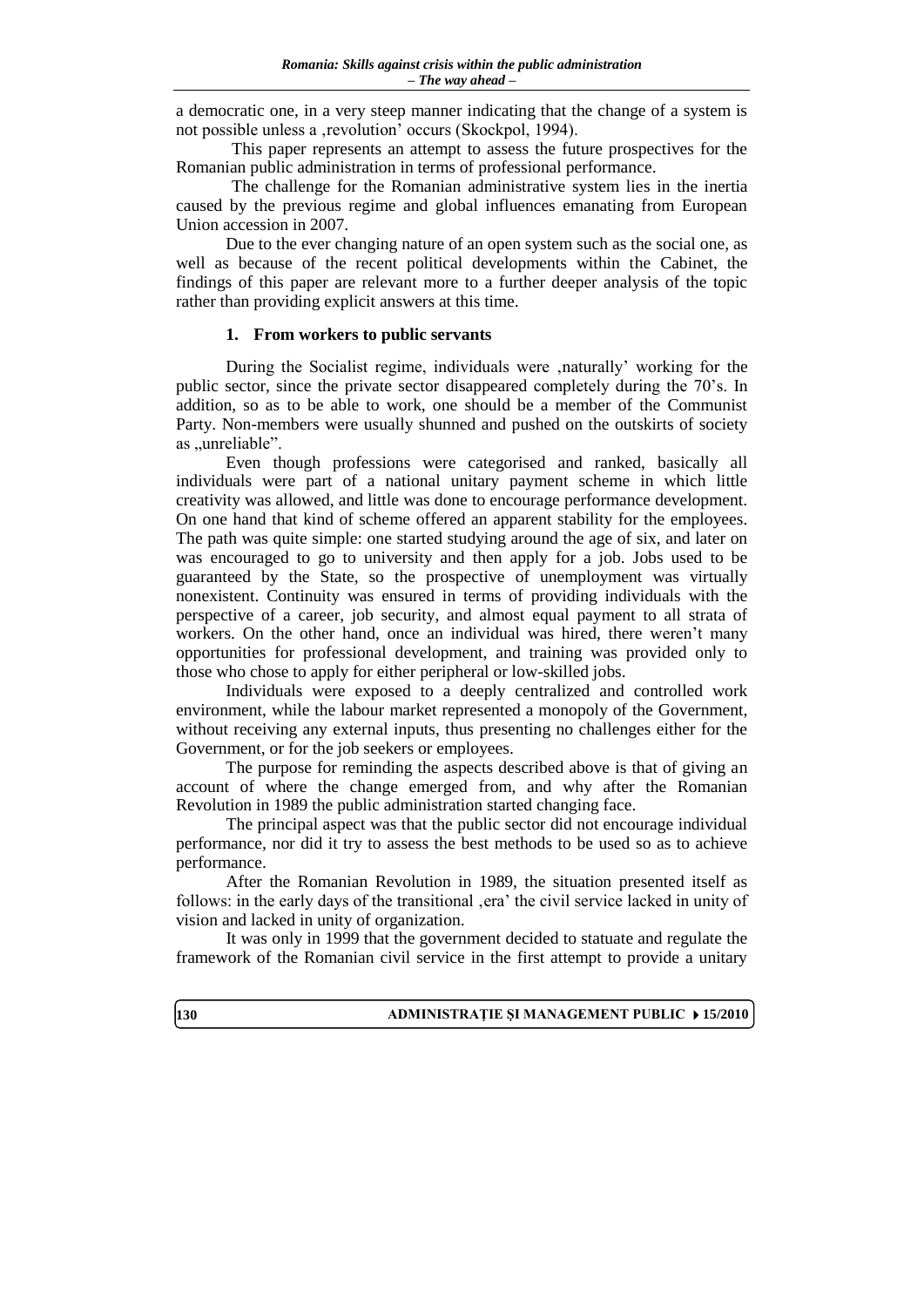purpose and responsibility for all the governmental employees, either from the central administration or from the local one.

As Hintea (in Bouckaert *et al*., 2008) argues, the Romanian administrative environment has a tradition of failing to act as a catalyst for change and reform, due to the legacy of a centralised and mainly politically driven administrative system. This situation began changing with the emergence of the Law regulating the status of public servants in 1999 (Law no. 188/1999 regarding the status of public servants). Under the provisions of this Law, which is still applicable to the public servants in Romania, the public functions were brought to a certain degree of equivalence. Under the previous regulations, employees of the public sector organizations were mainly contractual workers. This act changed their status and initiated the unification of public employment processes.

In addition the above mentioned law contributed to the strengthening of certain provisions of the Romanian Constitution, which stipulates among others that the public servants are entitled to pursue their career development, and be supported by their employers to seek the best professional training, and achieve the best individual performance.

The purpose of this short comparison between the "old ways" and the beginning of the re-shaping of the Romanian public administration is that of marking the moment when the government actually started modernizing the approach towards achieving a performing and efficient public administration.

It may seem to have been a rather steep transformation, but as stated in the beginning of this paper, change sometimes needs to be radical in order to be efficient.

# **2. Training and professional development – an institutional approach**

Due to the Global economic crisis, all States have been affected more or less, and while attempting to perform damage control, they need to re-shape the public institution along the national policies.

Globalization, according to Flynn and Strehl (1996), creates pressure on the public administration in each country, producing change in the distribution of public services and an ideological response from governments through their aparatus of public servants. Another statement of these authors is that Globalization of the private sector generates pressure from this sector towards the public sector by forcing efficiency improvements and reduction of the scale of the public service, creating the shift from "quantity" to "quality". In the light of the recent financial crisis, not only in the private sector, which classically is more exposed to adversities, the public sector has had to consider structural changes. Osborne"s approach (2002) to defining Global influences on public administration can be summarised with the following statement: Globalization has the tendency to promote elites. In a shrinking state, professionalization of the public services becomes compulsory. Under these circumstances the fostering of talent and talented professionals becomes a necessity, not a whim.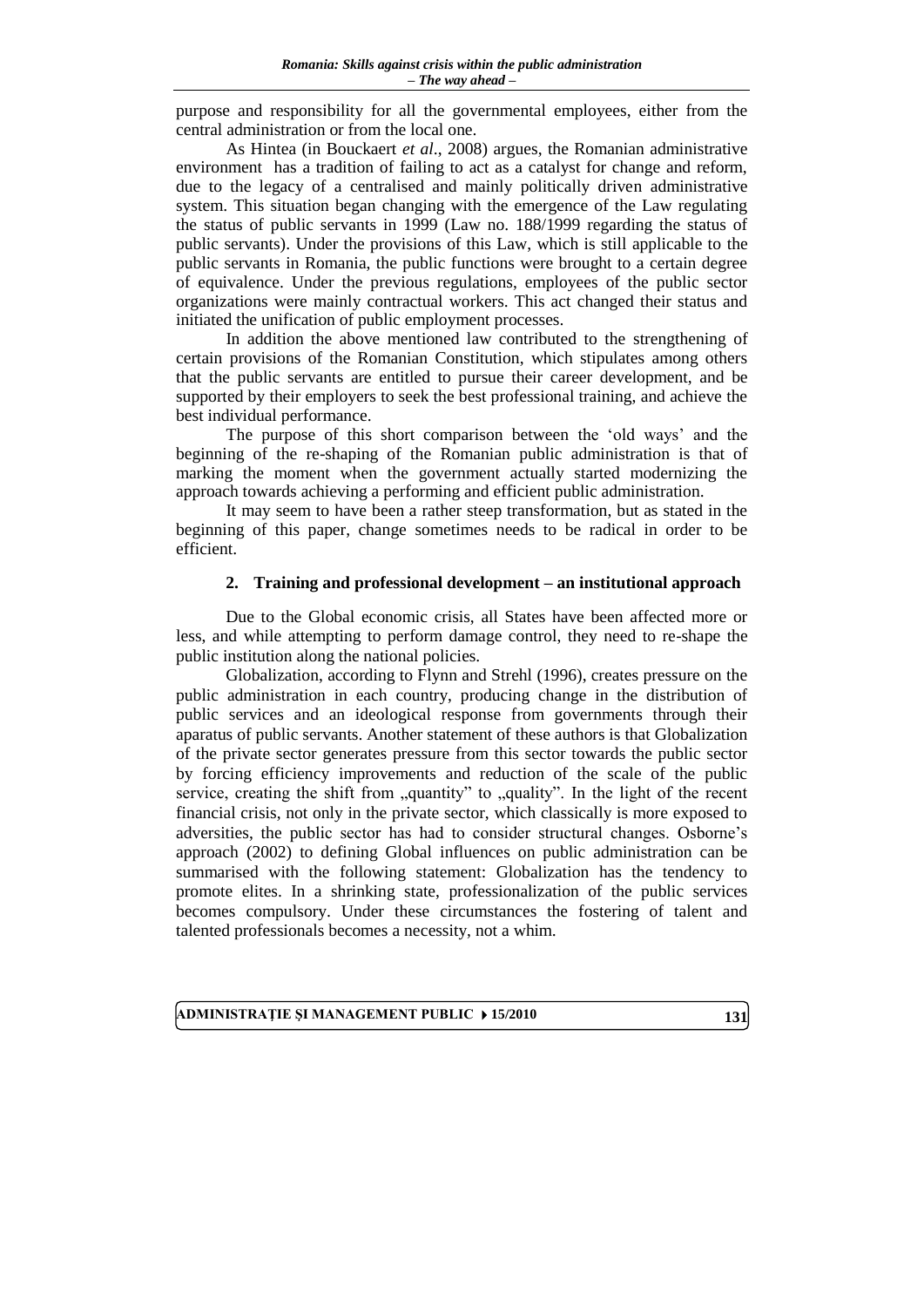These considerations match the following traits that can be distinguished as cross-national influences on labour markets (Osborne and Brown, 2005):

- professionalization of public services, by increased infusion of managerialism
- constant change of the traditional environment and the move from "blue-collar" employees to a "white-collar" supremacy
- shrinking recruitment platform due to the emergence of  $\mu$ the minimal state", causing the need to create an elite of public servants
- structural changes within public service organizations
- public administration labour market becomes flexible in terms of employment: professionals need to demonstrate better skills, while there is an increased exchange of personnel between the private and the public sector.

Since the 1980s the public service employment across Europe has been under public scrutiny and the need for change has become more pressing. Most European countries, according to Bach *et al.* (1999), had an intricate system of legal and administrative regulations, rudimentary forms of human resource management, which still persist, shadowed by very traditional patterns which do not ensure performance and staff retention.

In 2005, The United Nations elaborated a Report called "Unlocking the human potential for public sector performance". The Report demonstrates that the development performance of countries is heavily underpinned by the quality of public institutions and places emphasis on the strengthening of national capacity for public administration. Also, it points out that HRM has evolved significantly in the past decades, as external and internal pressures have forced governments to redefine the role of the state and recalibrate public administration capacities. This Report recommends certain actions to be taken by governments, such as upgrading the role of HRM by professionalizing the public service, strengthening appointment on merit, balancing motivation and payment and instilling performance orientation among public servants.

HRM has brought a new perspective on training. If before the reforms of public administration in the 80"s employees were expected to be professional, but not over-qualified, nowadays individuals are expected to master certain skills and abilities, including communication skills and management concepts. Everybody is expected to be able to multi-task.

If concepts such as efficiency and performance measurement were successfully implemented in the public-sector, by transferring best practices from the private-sector, the same cannot be said about training and the measurement of training performance/success. Governments acknowledge the need for better trained employees. Better training, in addition to improving services provided by the public administration employees, is likely to result in higher job motivation, as it results in increased knowledge and increased decision autonomy for the civil servants.

Training should ensure quality, performance and staff retention. Although the public service is known as a "lifetime employer", providing training and career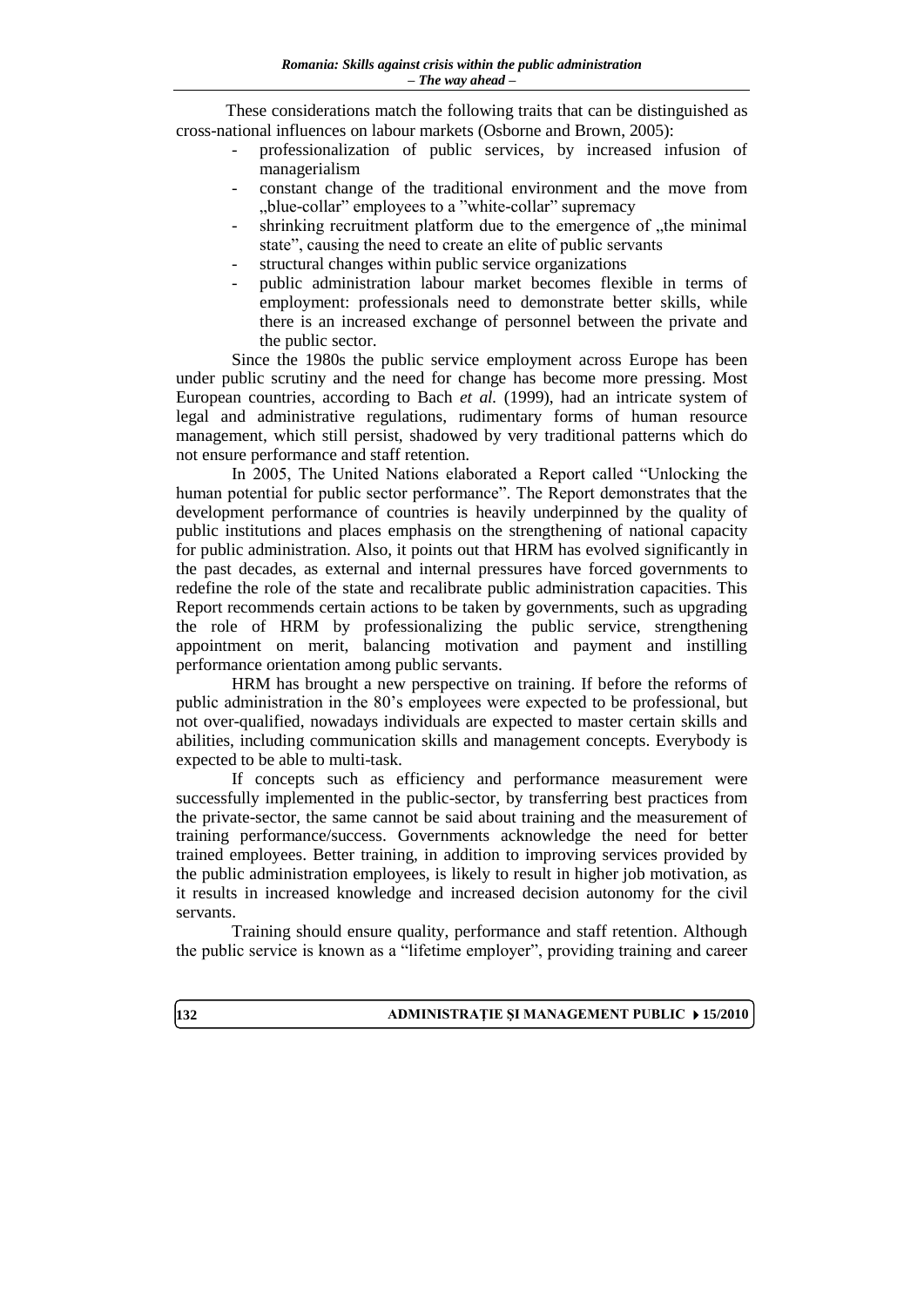guidance does not guarantee retention. There are numerous cases of individuals shifting from public sector to private sector. One of the reasons is that by being provided with qualitative training, a professional can find career-satisfaction in another domain. Training does not guarantee fidelity.

Training is acknowledged as a critical and vital component to enhance human resource development and to ensure good governance. Practice has shown that, even if training should be assured for every public servant, as provisioned by law, some managers believe training to be a strong motivational tool, which should be used only to reward good results.

The case of Romania is slightly special, and is not easy to be categorized, as due to the "Socialist legacy" and the historical and cultural background (Pollitt and Bouckaert, 2004; Hood, 1998), the success or failure in designing an efficient framework for training and career development within the public administration lies in both the previous practices, as well as the ability of a government to induce change and challenge those practices. Romania still holds a huge apparatus which relies on the work of a 14% (National Institute of Statistics, 2008) employees in the public services, thus making the Romanian government responsible for their training and professional development in public sector organizations.

It is obvious that following the "tradition" of other States of applying a rational choice when investing resources in the development of programmes increasing professional performance for the civil servants Romania is in the pursuit of cheaper and higher-qualified services, by implementing (possibly) more effective measures for career development (Pollitt and Bouckaert, 2004).

The approach adopted by the Romanian government was that of constituting the National Institute of Administration (NIA), starting with 2001, thus acknowledging the necessity of having a professionalized organization focused on providing targeted training for all categories of public servants. Maybe this approach wasn"t the "best fit" (Marchington and Wilkinson, 2005), because instead of supporting the decentralisation of services it provided the public administration with another huge organization which attempted to control the institutions nationwide in terms of training, thus making obvious the path dependency on the Socialist legacy.

Previously, in 1991, by taking over the former Faculty of Political Studies within the University of Bucharest, the Romanian government, through the Ministry of Education founded the National School of Political and Administrative Studies (NSPAS). This institution aimed at promoting administrative studies to skilled professionals, but in a more academic style rather than an applicative one. While providing students with theoretical knowledge, it failed in promoting employment opportunities within the public service (this affirmation is sustained by the researcher"s personal experience as a graduate of this institution). Although the declared mission of this institution is that of providing professionals for the elaboration of public policies, the reality shows that the existing academic programmes are too costly for potential students, public sector employers do not encourage individuals to attend such courses, there are not specific agreements between public institutions and NSPAS leading to collaboration in providing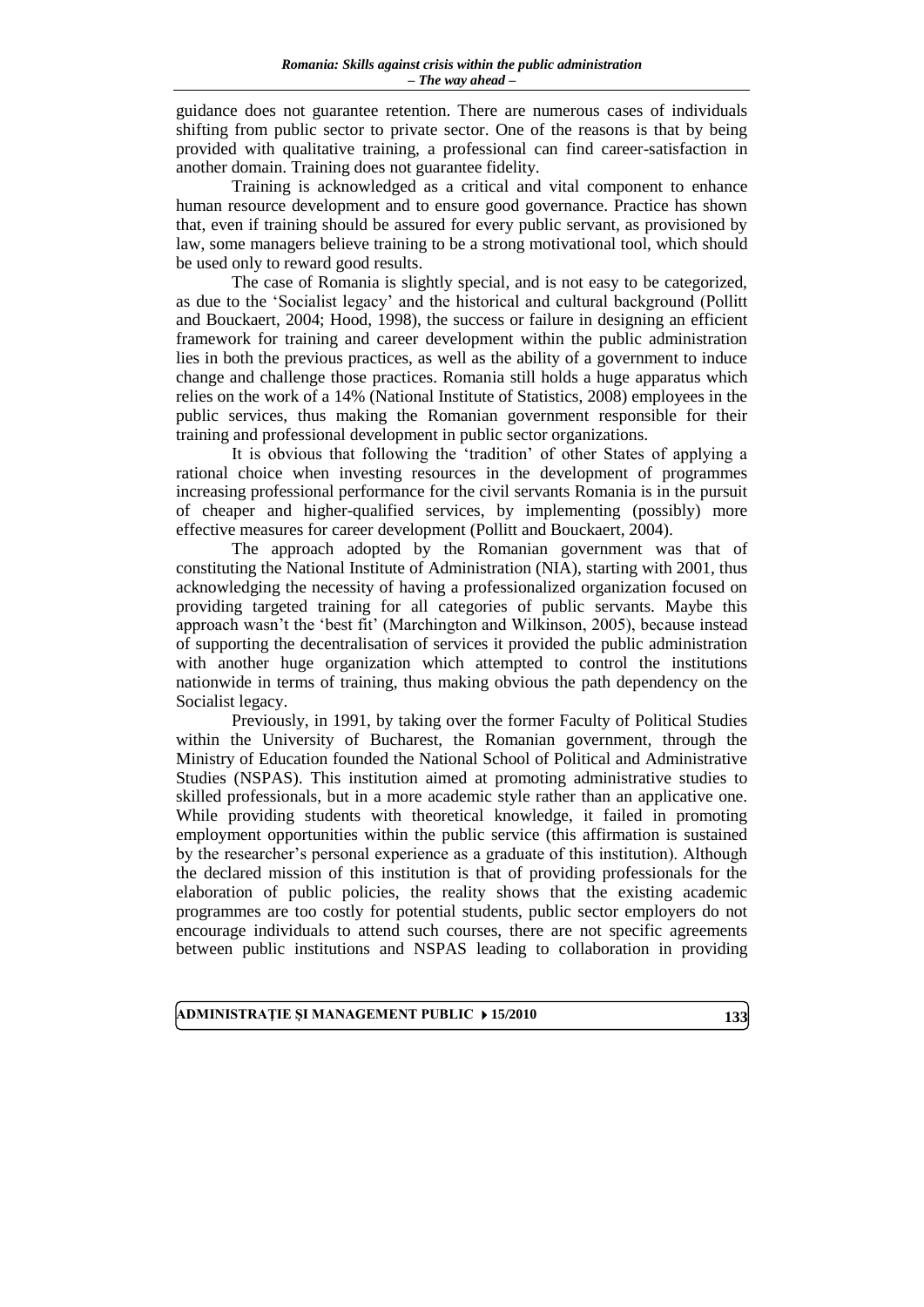training for civil servants, and most of the students are either aiming at obtaining a higher-ranked position within the Romanian administration (sometimes they are required to attend NSPAS, sometimes they are denied participation in employment contests after graduating), or choose to leave the public sector for the private one.

Another public institution involved in the career management of the public servants is the National Agency of Public Servants (NAPS), founded in 1995.

In December 2009 the above mentioned entity absorbed NIA, which was considered redundant, too costly, and inefficient in terms of the number of employees. NAPS is now entirely responsible for the public servants' careers, not only by approving the number of vacancies and the setting up of employment contests, but also in terms of training and professional development.

In addition, the new Law regulating the unitary payment scheme has been issued and is in the process of being gradually implemented nationwide.

The purpose of mentioning these institutions and the above regulation is that of emphasising the fact that in Romania professional training is directly dependant on certain institutions and is either promoted or prevented by the appearance or disappearance of such entities, instead of being dictated by the actual professional and individual needs.

On the other hand, even if the evolution of training services is strictly related to an institutional approach, and apparently based only on financial reasons, the "credit crunch" provided a welcomed breach in the pattern.

Parallel to NIA a certain number of regional centres providing professional training for public servants were founded. Sometimes their functions overlapped those of NIA, being preferred by organizations because of the geographical proximity, and for the wider variety of training programmes delivered to their clients.

The dissolving of NIA, and the new regulations regarding the Status of public servants have changed the environment of training for the public sector, aspects which will be analysed in the following sub-chapter.

### **3. Emergence of new partnerships and new opportunities**

According to Bouckaert *et al*. (2008), one of the most important reforms relates to development of a professional body of civil servants, competitive with the private sector workers. The trend for countries which follow the Lisbon Agenda, one of the tasks for the next few years is that of reforming public services. To acquire this target, Governments have either founded specific institutions or programmes focused on on-the-job training or more academic studies, provided by universities.

The principles to be followed when engaging in the reforms regarding different aspects of public administration were set by the European Union (E.U.), according to the directions of New Public Management (NPM) through the Lisbon Agenda, and they are as it follows:

improving efficiency and effectiveness in public sector by professionalizing the managerial roles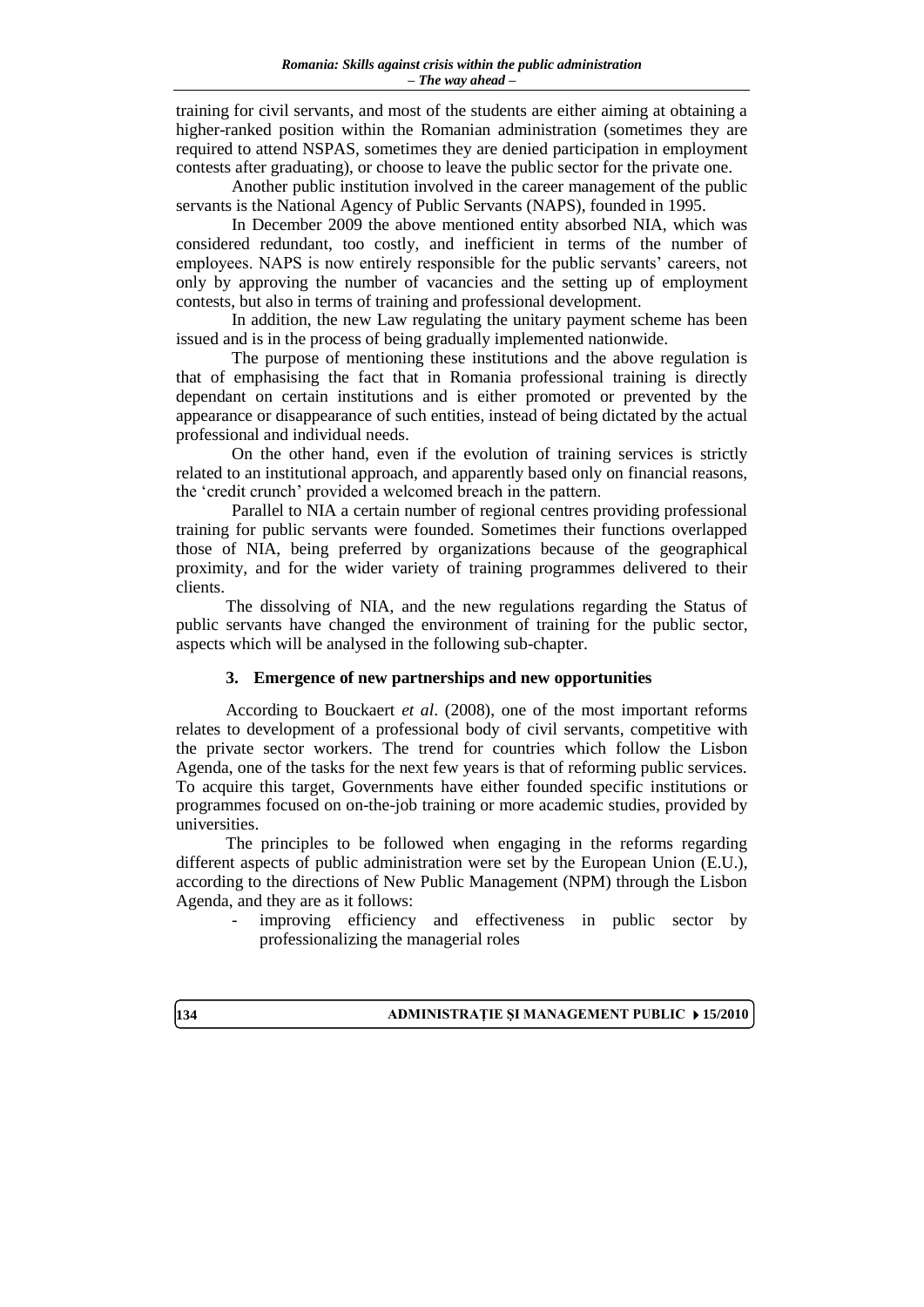- adoption of "best practice" from the private sector in order to create the basis for change
- flattening of the hierachies
- development of more sophisticated systems of human resource management
- special attention to the quality of professional training within the public service sector and development of career-path counseling for public servants.

The Romanian trend was to overlook the acquisition of skills by low-rank public servants. This fact can be assessed by reading the National Institute for Public Administration Strategy and Objectives Statement, which can be found on the website. Until 2007, the main objective was that of providing specialized training for high-ranked public servants only. Beginning with 2007, although things should stand differently, local government seeks other training providers for their employees.

There are no statistics to compare the number of public servants who actually benefited from professional training, nor do internal practices encourage staff to undertake higher education. Also, there is no official feed-back from employees.

The enforcement of the new Romanian unitary payment scheme brought to attention the necessary downsizing of the apparatus, and the need to concentrate on inducing performance into the public service, also backed-up by the Global economic crisis.

According to McCourt and Eldridge (2003), transitional countries such as Romania experience the , moonlighting' practice: low wages in public services lead to individuals accepting a second job, thus not working at their maximum potential for the government.

In light of the new unitary payment scheme the concept mentioned above was regulated. By downsizing the apparatus, and due to obvious economic factors, the Romanian government accepted to allow public servants to undertake secondary jobs. Under the previous provisions the only fields of work in which they were allowed to find a secondary job were the Academia and journalism. Nowadays it has been acknowledged that as long as an employee can provide at least satisfactory performance in public administration, he/she is free to seek a second job.

On one hand it may be argued that such an event would jeopardize the quality of services provided by public institutions. On the other hand it may be embraced as an opportunity for public servants to experience private sector employment, and develop transferable skills which could not be achieved while being stuck in a very normated system such as the public administration. While not being the , best practice', it may prove to be one of the mechanisms which take the embedded centralising practices to an end and shake the public administration from a certain kind of inertia in which it has been stuck for decades.

By providing individuals with the alternative to seek better payment one also provides the system with a natural rotation framework for professionals, which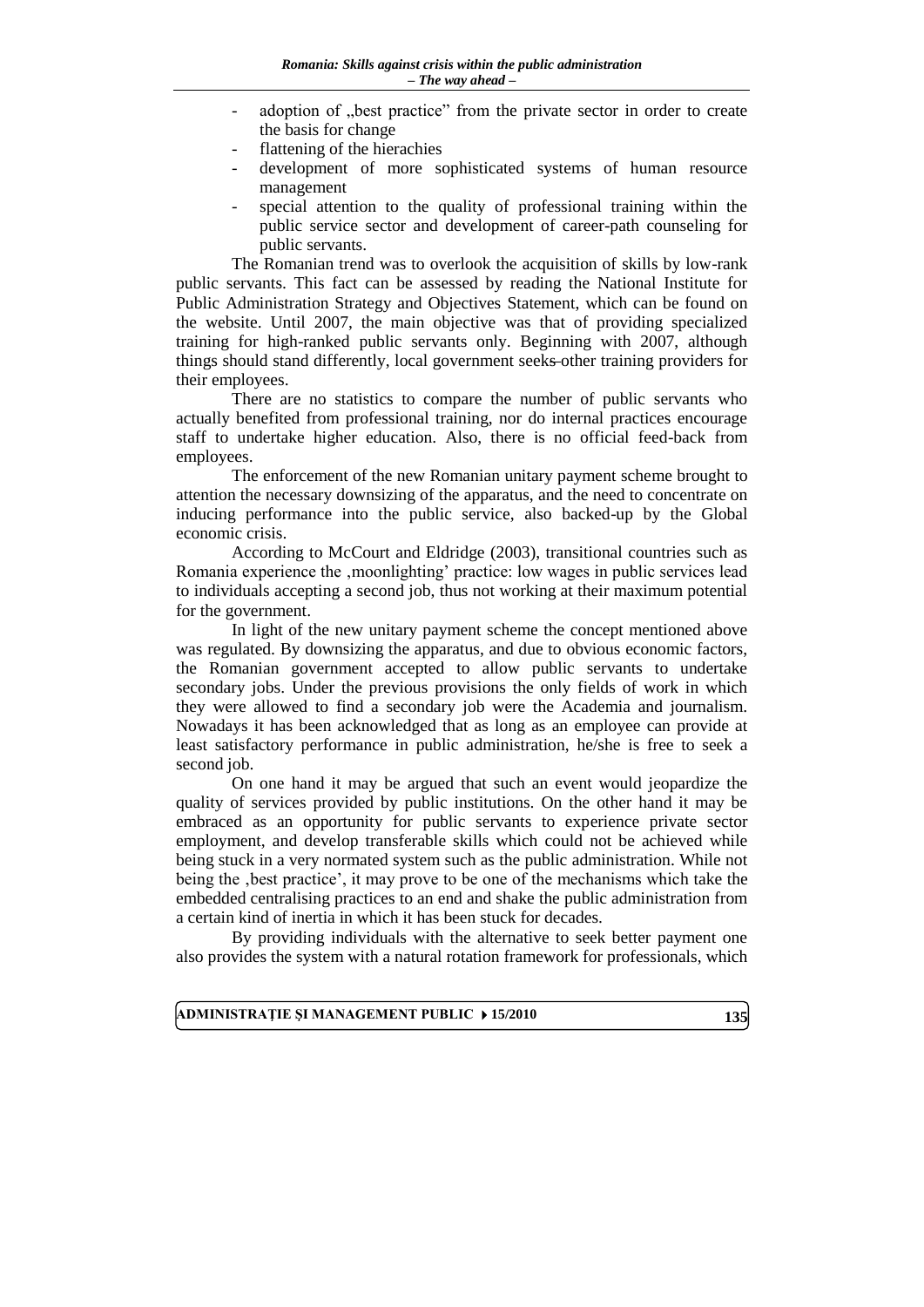would improve eventually the recruiting practices within the public sector and best practice transfer from the private sector to the public sector and reverse.

In addition, the new regulation dismisses the obligation of public service institutions to compulsory send employees to professional training at least once per year. While it may seem a shortcoming of this new Law, the provision proved to be an incentive for public sector organizations to find alternatives and better organize the budget so as to provide eager employees with the opportunities they deserve.

Even if the time between the absorbtion of NIA by NAPS and this report has been short, by personal observation and a few unstructured interviews conducted with active public servants within the Romanian public administration it has become obvious that public institutions are still interested in providing employees with professional training. And besides the fact that this practice has not been abolished, new partnerships have come to light.

Now it is the time for private entities and international partners to take the place of NIA, and compete on delivering professional training to Romanian public servants.

Among the new partners there are the European Institute of Public Administration, the European Institute in Romania, Performance Management Inc. From Canada, the Romanian Ministry of Culture and National Patrimony through its Centre for Training, and several other mid-sized organizations. It is not a necessity to name all of them here, but the above mentioned prove a deeper involvement of international actors in the re-shaping of training services provided to public servants.

Also, this period of economic crisis proves to be an incentive for public servants to channel their career development towards the studying of a secondary or tertiary foreign language. The Status of public servant does regulate the need for public servants to have knowledge of a secondary foreign language besides the native tongue, but until 2010 the institutional pressure to attend such courses wasn't imposing on individuals. It was only when professionals attained a certain degree of freedom in deciding what courses to attend that it proved necessary to develop such special courses.

The IT&C literacy among public servants is not that high. 2010 brought, again, a new perspective on such skills. Also, NAPS has extended the national programme for the European Computer Driving License until 2012, with prospectives for 2015.

In the background of the Romanian training and career development framework for the public sector there still are to be mentioned a few national programmes dedicated to highly skilled professionals: The Young Professionals Scheme (YPS), and the Governmental Scholarships.

It is not the purpose of this paper to mention dates and figures about the above mentioned programmes, but in light of the , credit crunch' it is worth mentioning that an approximate number of 800 (according to the head of the Romanian Trade Union of the Public Servants) are still waiting to be employed by the government.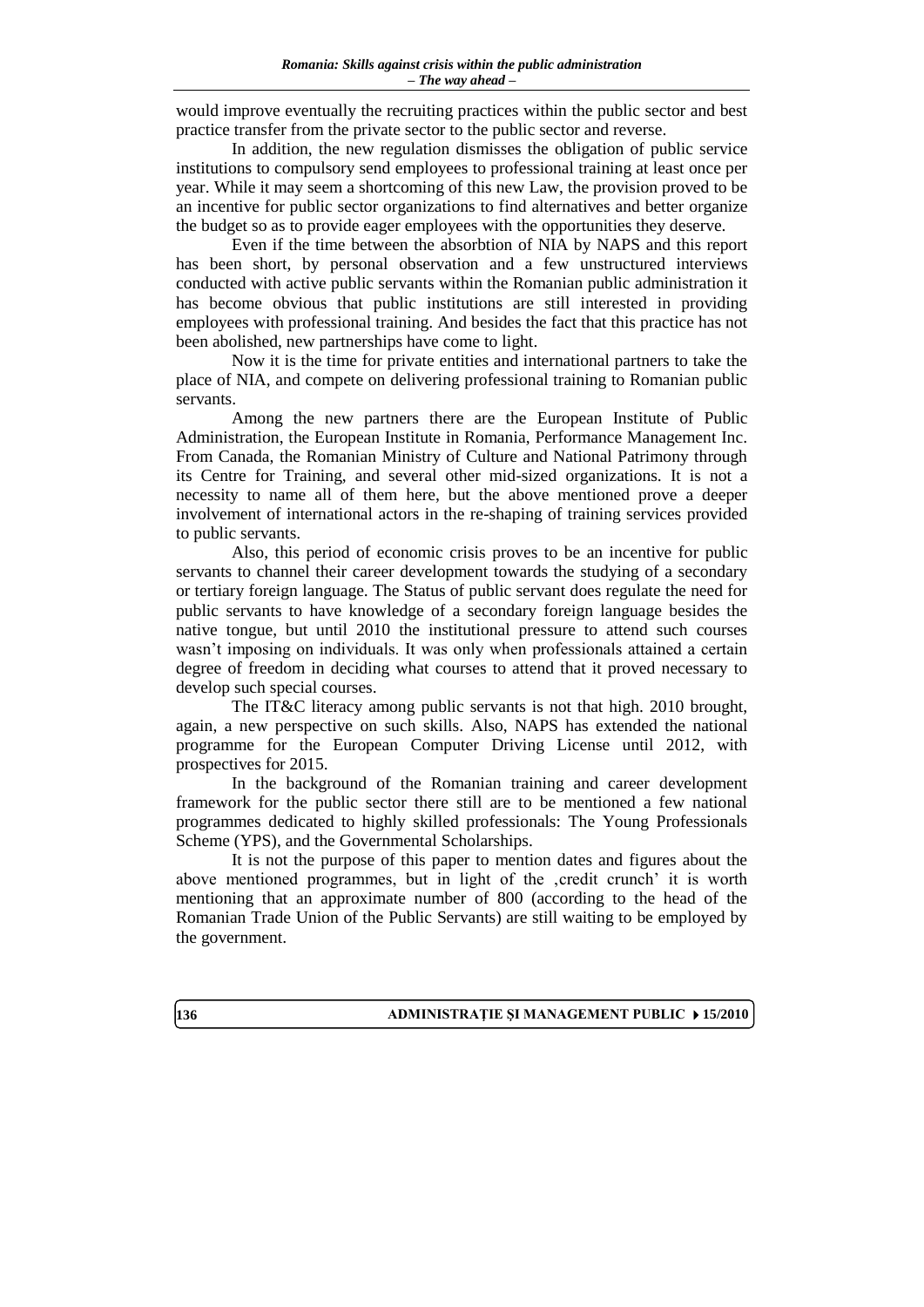As a graduate of YPS the researcher may mention the degree of difficulty of the training, which provides participants not only with professional development, but also focuses on personal development.

Both programmes were designed for achieving a professional body of middle- and top-management trained individuals, ready and able to undertake keypositions within the Romanian public administration. Although financial resources are scarce both programmes are still running.

Their weak point is that public sector institutions are still reluctant in hiring such professionals, although their training is aimed at a holistic approach to any kind of issues public administration may raise, as well as actively participating in the design of public policies.

The initial questions addressed when starting this paper were the following:

- How can we induce performance filters to retain talents?
- What skills do we need for the future?
- How can recruitment and training procedures be improved to ensure a quality boost within public organisations?
- What can the Public sector offer to professionals under conditions of economic crisis?
- What kind of professionals do we need within our Public sector?
- How can we use the Crisis to downsize redundant jobs within the public sector?

The following and last section of this paper will shortly address these questions, and will provide (open-ended) answers to other adjacent issues.

# **4. The Way Ahead**

In terms of retaining performance, the Global crisis has provided a natural sifting mechanism: the best fit will find a way either to promote as an individual in the same environment (in this case, public administration), or will shift to the private sector. There is no reassurance related to Romania or any other state in maintaining true values within the system, but on the other hand the excessive number of redundancies and the prevention of creating the same amount of jobs within the same environment proves that only the professionals and the best skilled will be able to retain a much wanted job. Also, the notion of the State as a "lifetime employer' has been naturally made redundant. Which leads to the conclusion that it is the time for young professionals to take a shot at getting hired and state their demands, as well as provide their "clients" with better services, in order to ensure a few years of constant professional development for themselves. The idea of retiring from a public service position has been challenged.

The skills needed for the future are "transferable" and also managerial talents are needed at all levels. It is not specifically mentioned in any regulation or national strategy what kind of capacities and abilities public servants should acquire, but the environment requires individuals prepared to undertake all sorts of tasks, and be able to multi-task at the same time. This Global crisis has enhanced